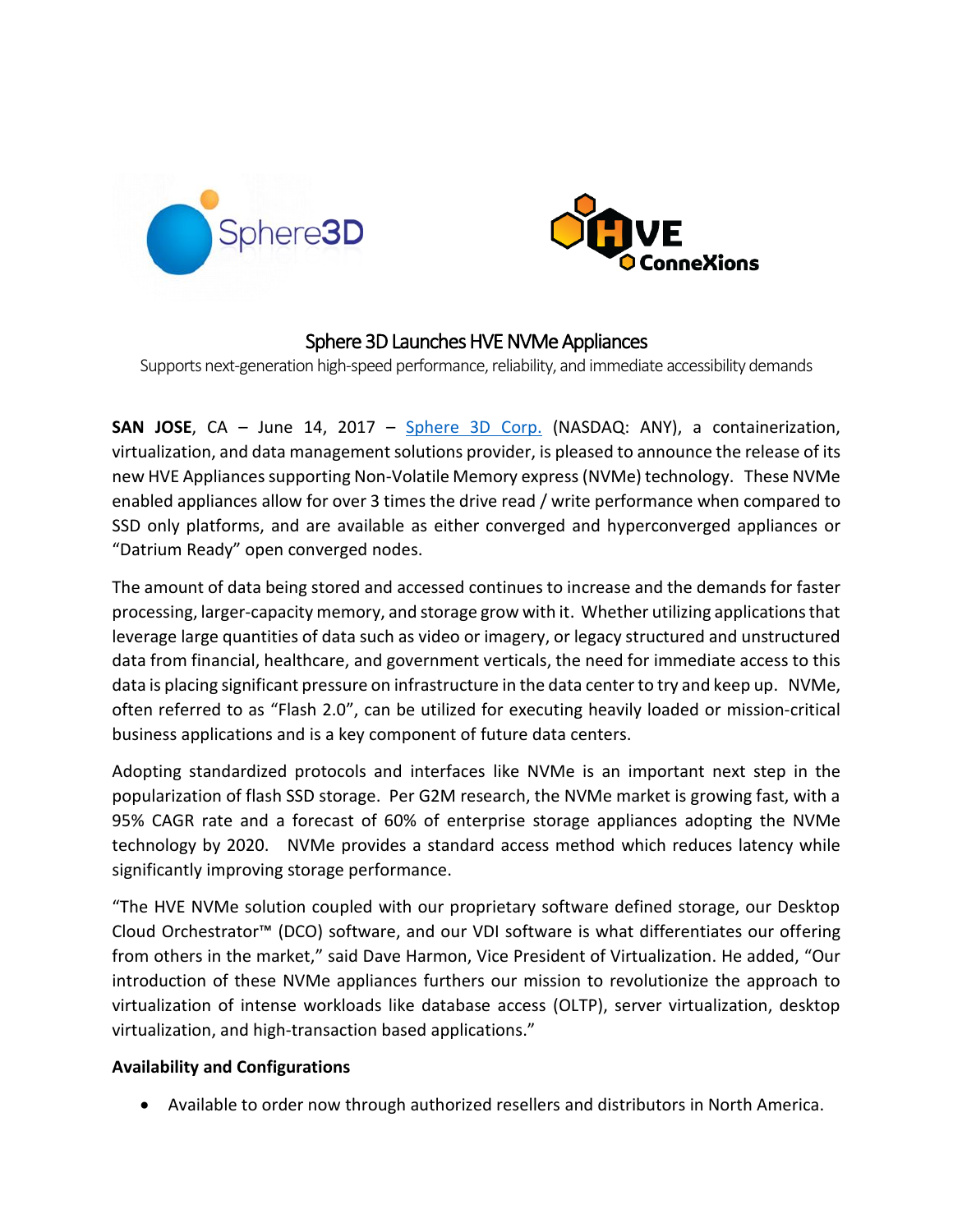- 1U and 2U form factor with support for 50-800 virtual desktops.
- VMware Horizon View ready.
- Converged server virtualization nodes.
- Datrium Ready nodes.
- High-density, scalable, 2U, 4 node platforms with support for 100G Ethernet interfaces and industry leading price/performance levels.
- For additional information, contact [sales@hveconnexions.com](mailto:sales@Sphere3D.com)

The HVE NVMe appliances have technologies for on-board I/O priority scheduling adjustment, large block sequential write, global garbage collection, and other utilities to achieve predictable 500 $\mu$ s latency. With endurance ratings of 3<sup>(1,2)</sup>DWPD and up to 17.5<sup>(3)</sup>PBW per drive, NVMe technology provides a much-improved endurance and reliability solution per performance option than eMLC SSD technology. Able to deliver up to 800K/200K R/W stable random IOPs<sup>(4,5)</sup> per drive with 88μs<sup>(6)</sup> latency, the new HVE appliance performance makes it an industry leader.

## **About HVE**

HVE ConneXions, recently acquired by Sphere 3D, is a fast growing technology provider of next generation converged and hyperconverged infrastructure. Its engineering philosophy is dedicated to creating Manageable, Scalable, Reproducible, and Predictable (MSRP) solutions based on proven virtualization technologies running on high-performance, next generation platforms. For more information and technical specifications on the HVE product line, visit [www.hveconnexions.com.](http://www.hveconnexions.com/)

### **About Sphere 3D**

Sphere 3D Corp. (NASDAQ: ANY) delivers containerization, virtualization, and data management solutions via hybrid cloud, cloud and on-premises implementations through its global reseller network and professional services organization. Sphere 3D, along with its wholly owned subsidiaries [Overland](http://www.overlandstorage.com/) Storage, and [Tandberg](http://www.tandbergdata.com/us/) Data, has a strong portfolio of brands, including HVE [ConneXions](http://www.hveconnexions.com/) and UCX [ConneXions,](http://www.ucxs.net/) dedicated to helping customers achieve their IT goals. For more information, visit [www.sphere3d.com.](http://www.sphere3d.com/) Follow us on Twitter [@Sphere3D,](https://twitter.com/Sphere3D?ref_src=twsrc%5Etfw) [@overlandstorage,](https://twitter.com/OverlandStorage) and [@tandbergdata](https://twitter.com/@tandbergdata)

**Sphere 3D Press Contact:** Tina Brown Tel: +1 408-283-4731 [media.relations@sphere3d.com](mailto:dvanasse@sphere3d.com) 

**Sphere 3D Investor Contact: The Blueshirt Group** Mike Bishop Tel: +1 415-217-4968 [mike@blueshirtgroup.com](mailto:mike@blueshirtgroup.com)